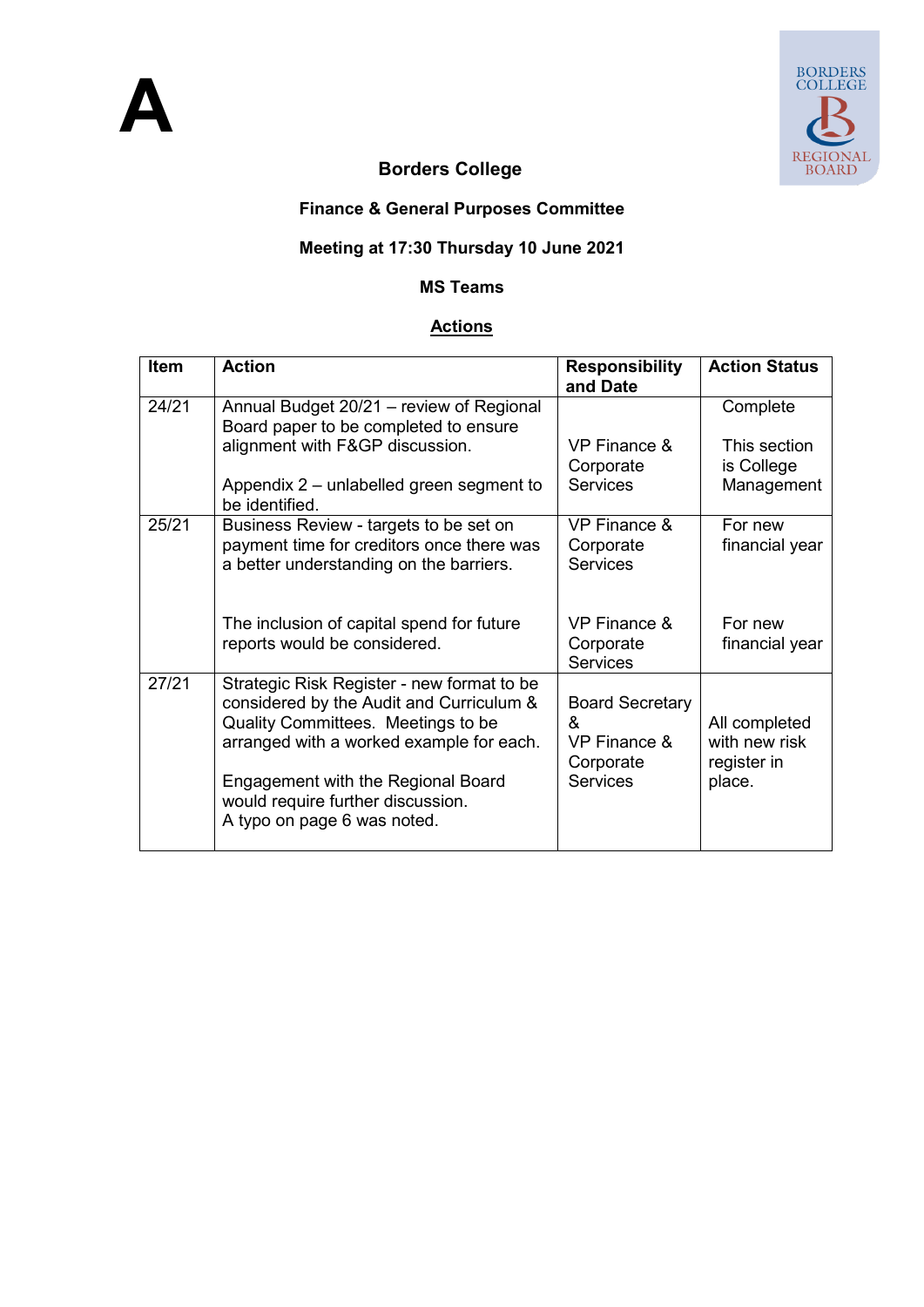#### **Borders College**

### **Finance and General Purposes Committee**

# **Meeting at 17:30 Thursday 10 June 2021**

#### **MS Teams**

### **Minutes**

| <b>ITEM</b> | <b>MINUTE</b>                                                              |
|-------------|----------------------------------------------------------------------------|
| Present     | Elaine Acaster (Chair)                                                     |
|             | Angela Cox (Principal)                                                     |
|             | Jess McBeath                                                               |
|             | Lynn Mirley                                                                |
|             | <b>Liz Parkes</b>                                                          |
|             | David Peace                                                                |
|             |                                                                            |
| In          |                                                                            |
| Attendance  | Debbie Kerr (Head of HR & Development)                                     |
|             | Hazel Robertson (Vice Principal - Finance & Corporate Services)            |
|             | Ingrid Earp (Regional Board Secretary)                                     |
|             | Lorraine Sulo (Minutes)                                                    |
| 17/21       | <b>Chair's Welcome</b>                                                     |
|             |                                                                            |
|             | The Chair welcomed everyone to the meeting. Members agreed to Paper F      |
|             | being brought forward to the start of the meeting.                         |
|             |                                                                            |
| 18/21       | <b>Declaration of Conflict of Interest</b>                                 |
|             |                                                                            |
|             | No declarations were raised.                                               |
|             |                                                                            |
| 19/21       | <b>Register of Members Interest</b>                                        |
|             | Members were reminded to advise the Board Secretary of any changes.        |
|             |                                                                            |
| 20/21       | <b>Apologies for Absence</b>                                               |
|             |                                                                            |
|             | Apologies had been received from S Prentice, BCSA.                         |
|             |                                                                            |
| 21/21       | Minutes of Meetings held on 15 February 2021 - Paper A                     |
|             |                                                                            |
|             | The previous minute was approved as an accurate record.                    |
|             |                                                                            |
| 22/21       | <b>Matters Arising</b>                                                     |
| 08/21       | The format of DEBI reports was under discussion and would be presented at  |
|             | the September 2021 meeting. This was following a request for success rates |
|             | of tender bids to be included within future reports.                       |
|             |                                                                            |
|             | All other actions had been completed with no further matters arising.      |
|             |                                                                            |
|             |                                                                            |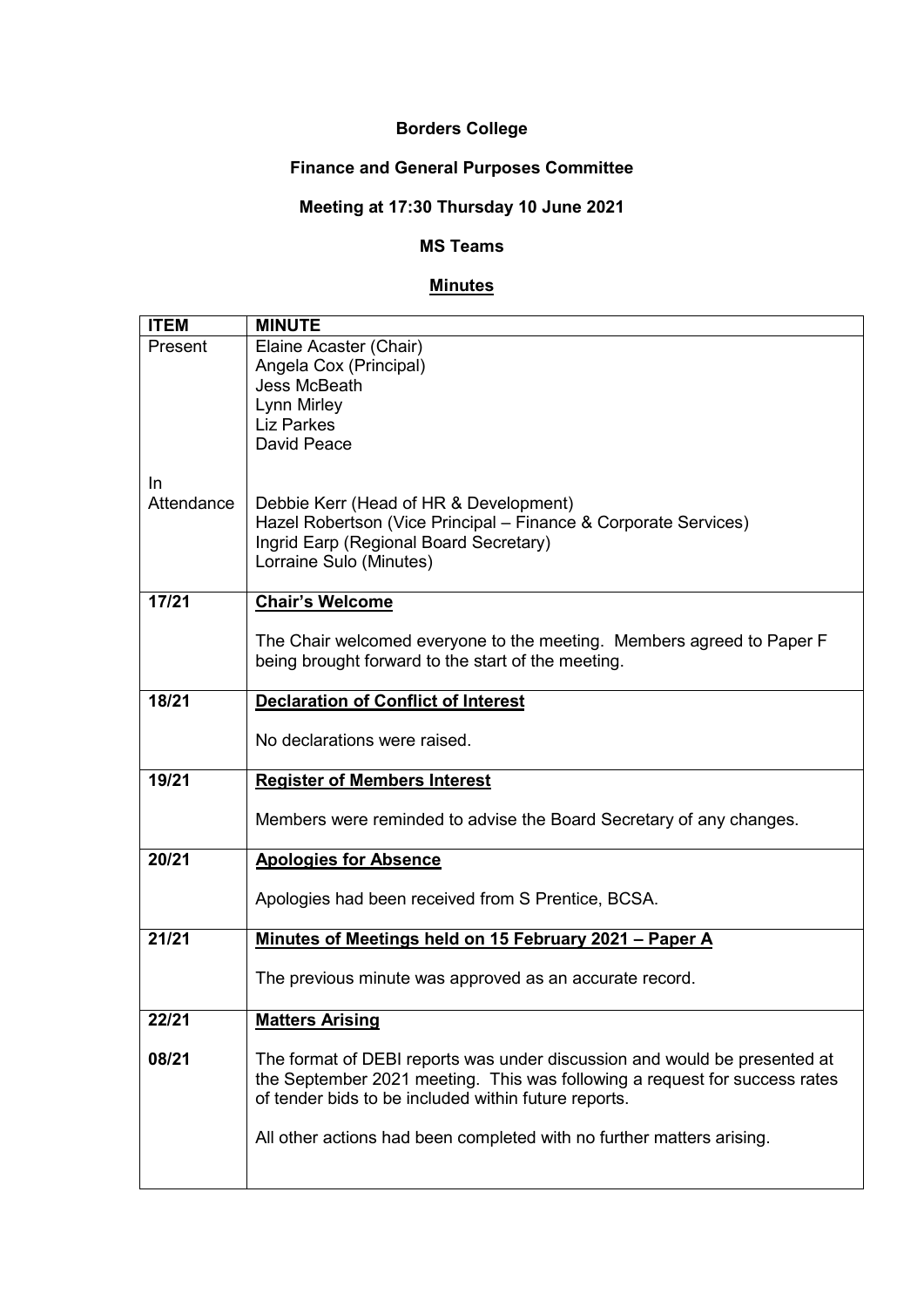| 28/21 | HR Report - Great Places to Work Survey Results - Paper F                                                                                                                                                                                                                                                                                                                                                                                                                                                                                                                                                                                                                                                                                                |  |
|-------|----------------------------------------------------------------------------------------------------------------------------------------------------------------------------------------------------------------------------------------------------------------------------------------------------------------------------------------------------------------------------------------------------------------------------------------------------------------------------------------------------------------------------------------------------------------------------------------------------------------------------------------------------------------------------------------------------------------------------------------------------------|--|
|       | The Head of HR and Development provided an overview of the results from the<br>Great Places to Work employee engagement survey. The survey received 172<br>responses from 296 invites sent. Points highlighted included:                                                                                                                                                                                                                                                                                                                                                                                                                                                                                                                                 |  |
|       | Average score for all statements – 73%;<br>$\bullet$<br>Accreditation also received for best workplaces for women which would be<br>$\bullet$<br>published in the July edition of Elle magazine;<br>Meetings to review data had been held with Department Managers who<br>$\bullet$<br>would be holding discussions with their staff. Departments would be<br>concentrating on 2-3 key actions which would be monitored by SLT;<br>Focus groups would take place in order to implement action plans on areas<br>$\bullet$<br>for improvement; and<br>Two areas for initial focus would be Business and Creative Industries.<br>Members agreed that this was a fantastic result for the College and looked<br>forward to receiving an update on progress. |  |
| 23/21 | Ratification of Mid-year Financial Forecast Return                                                                                                                                                                                                                                                                                                                                                                                                                                                                                                                                                                                                                                                                                                       |  |
|       | The VP Finance and Corporate Services advised that it had been necessary to<br>seek email approval from members for the Mid-year Financial Forecast Return<br>at the end of March 2021 in order to meet SFC deadlines. All members had<br>confirmed their approval by return. The following points were highlighted:                                                                                                                                                                                                                                                                                                                                                                                                                                     |  |
|       | Key headline forecast of £51k surplus compared to FFR projected surplus<br>$\bullet$<br>of £67k;<br>Savings plan for the year of £772k had been achieved; and<br>$\bullet$<br>A very good position given complexities of COVID-19.<br>$\bullet$                                                                                                                                                                                                                                                                                                                                                                                                                                                                                                          |  |
|       | Following a discussion, members ratified their approval of the Mid-year<br><b>Financial Forecast Return.</b>                                                                                                                                                                                                                                                                                                                                                                                                                                                                                                                                                                                                                                             |  |
| 24/21 | <b>Annual Budget 21/22</b>                                                                                                                                                                                                                                                                                                                                                                                                                                                                                                                                                                                                                                                                                                                               |  |
|       | The current position was outlined by the VP Finance and Corporate Services<br>who advised that the current year guidance for the FFR had not yet been<br>received, however, this was due imminently. This was a challenging position<br>as detailed budgets were required to be set by cost centre prior to the<br>commencement of the new financial year. The budget presented was based<br>on previous assumptions which may require to be adjusted following FFR<br>guidance.                                                                                                                                                                                                                                                                         |  |
|       | Members discussed the paper with the following points raised:                                                                                                                                                                                                                                                                                                                                                                                                                                                                                                                                                                                                                                                                                            |  |
|       | Extensive preparation work had been completed by the Assistant Principal<br>٠<br>of Finance and the Finance Business Partner to prepare the draft budget<br>with a comprehensive budget tool created;<br>Student funding budget was still to be included at £2.2million - up 1.6%<br>$\bullet$                                                                                                                                                                                                                                                                                                                                                                                                                                                           |  |
|       | since last year;<br>Funding position – 8% increase. With exclusion of earmarked funding this<br>٠<br>was a 2.4% increase which largely reflected cost of living;                                                                                                                                                                                                                                                                                                                                                                                                                                                                                                                                                                                         |  |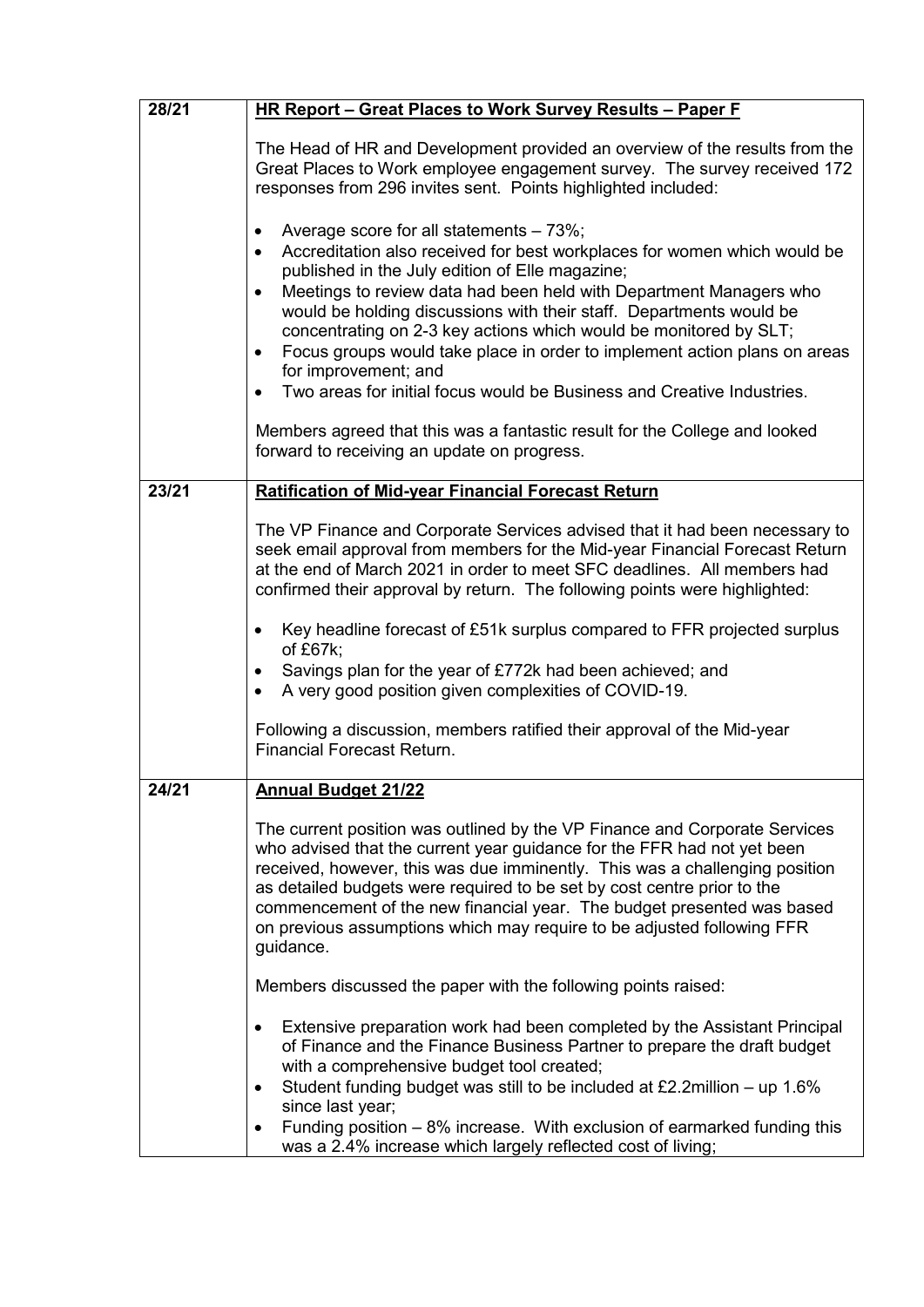|       | Proceeds from Melrose Road Sale - positive discussions with SFC to retain<br>capital receipt had been held with proposals for digital and sustainability/net<br>zero being brought together. Funds would require to be spent by 31 March                                                                                                                                                                                                                                                                                                                                    |
|-------|-----------------------------------------------------------------------------------------------------------------------------------------------------------------------------------------------------------------------------------------------------------------------------------------------------------------------------------------------------------------------------------------------------------------------------------------------------------------------------------------------------------------------------------------------------------------------------|
|       | 2022;<br>Rise in staff costs $-$ job evaluation process was still to be finalised so this<br>٠<br>continued to be accrued. Assumptions were based on 6% but could be 8-<br>10%;                                                                                                                                                                                                                                                                                                                                                                                             |
|       | Operating finances - significant increase in ISLT budget due to<br>implementation of Digital Transformation Programme and move to a Cloud<br>based solution, Canvas and Prosolution, with additional costs covered by a<br>reduction in staff costs;                                                                                                                                                                                                                                                                                                                        |
|       | FAs – small risk regarding funding which is ring-fenced, but there was<br>$\bullet$<br>confidence in the overall income generation of DEBI;                                                                                                                                                                                                                                                                                                                                                                                                                                 |
|       | Catering Contract - loss of income was due to low footfall and costs which<br>$\bullet$<br>were being incurred through the redeployment of staff for hygiene and<br>steward roles, which would require further consideration by Campus<br>Management Committee;                                                                                                                                                                                                                                                                                                             |
|       | The expected contribution of £7k for the BCSA had been honoured;<br>$\bullet$<br>Income - SDS/Education contracts had increased with staffing for contracts<br>$\bullet$<br>absorbed within costs of teaching;                                                                                                                                                                                                                                                                                                                                                              |
|       | Achievement of £177k cost reduction is assumed with a £110k surplus; and<br>$\bullet$<br>Appendix 2 – green segment which was not identified would be confirmed.<br>$\bullet$<br><b>ACTION: VP F&amp;CS</b>                                                                                                                                                                                                                                                                                                                                                                 |
|       | The Principal clarified that irrespective of FFR guidance the funding which had<br>been allocated to the College for 21/22 would remain. Reassurance on the<br>budget which was presented was also provided by the Principal.                                                                                                                                                                                                                                                                                                                                               |
|       | Following a substantive discussion, members recommended the paper for<br>submission to the Regional Board. A review of the paper which had already<br>been issued to the Regional Board would be completed to ensure alignment                                                                                                                                                                                                                                                                                                                                              |
|       | with points raised.<br><b>ACTION: VP F&amp;CS</b>                                                                                                                                                                                                                                                                                                                                                                                                                                                                                                                           |
| 25/21 | <b>Business Review</b>                                                                                                                                                                                                                                                                                                                                                                                                                                                                                                                                                      |
|       | An overview of the paper was provided by the VP Finance and Corporate<br>Services with the following key points highlighted:                                                                                                                                                                                                                                                                                                                                                                                                                                                |
|       | Overall surplus position of £371,963 which was higher than forecasted due<br>٠<br>to phasing of expenditure for last quarter;<br>Savings fully achieved and strong cash position;<br>٠<br>MYR forecast of £51k surplus; and<br>$\bullet$<br>Student debt had been significantly reduced.                                                                                                                                                                                                                                                                                    |
|       | $\bullet$                                                                                                                                                                                                                                                                                                                                                                                                                                                                                                                                                                   |
|       | Concerns regarding the payment time of creditors were raised by members.<br>This had been an ongoing issue for some time and given the current pandemic<br>climate there were concerns regarding the impact this could be having on<br>businesses. VP Finance and Corporate Services acknowledged that there<br>were issues with meeting the payment terms, but was confident that the team<br>were prioritising payments as necessary. It was agreed that targets would be<br>set but prior to this a deeper understanding on the reasons for delays would be<br>required. |
|       | <b>ACTION: VP F&amp;CS</b>                                                                                                                                                                                                                                                                                                                                                                                                                                                                                                                                                  |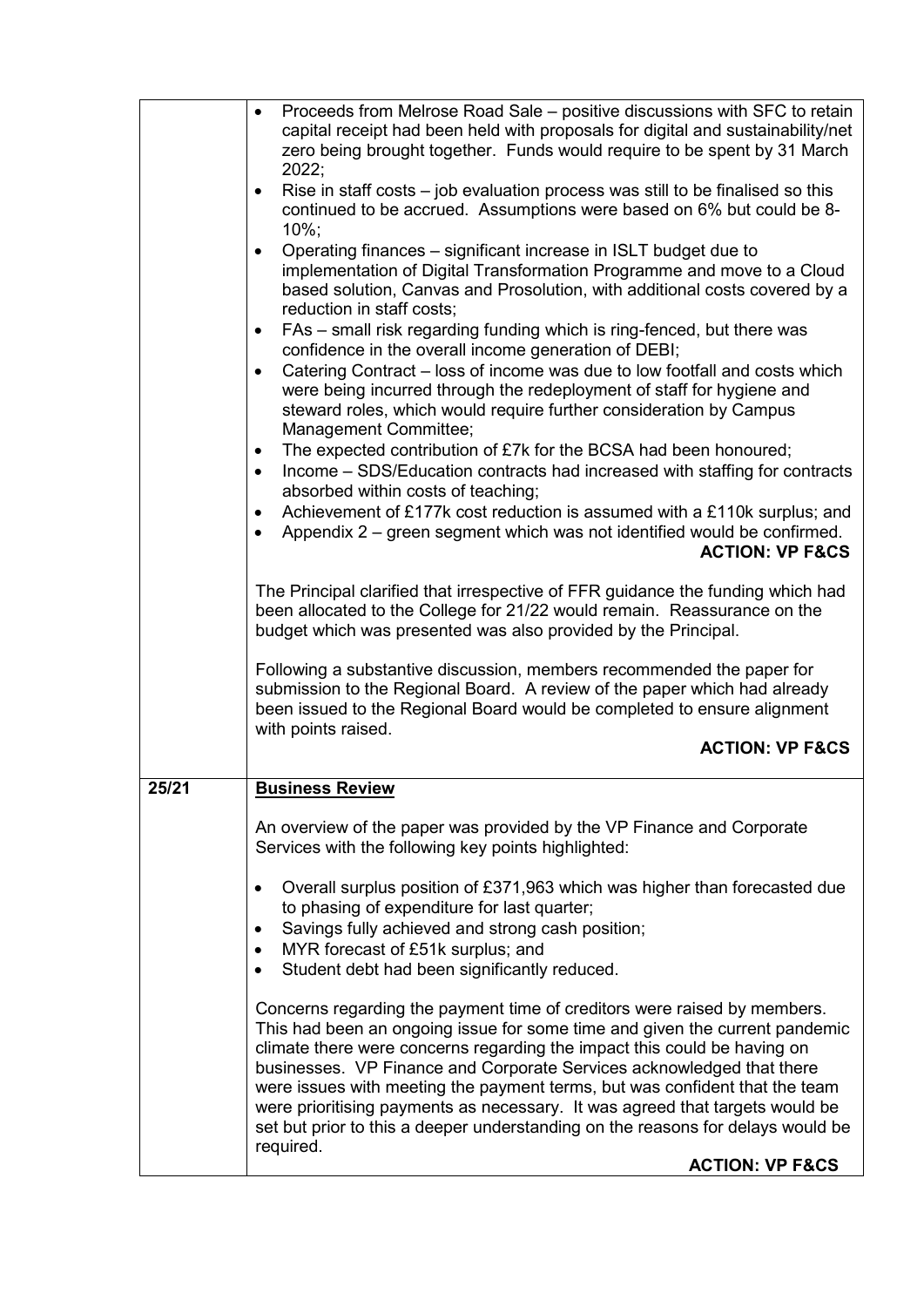|       | Unspent student funding had been returned to the SFC which was a similar<br>position to other colleges. This was due to a number of students not being on<br>campus and therefore there was a significant reduction in travel and childcare<br>requirements. Additional allocations for hardship and COVID related issues<br>which could be more flexibly used had been received.<br>The inclusion of capital spend for future reports would be considered.<br><b>ACTION: VP F&amp;CS</b><br>Members noted the current financial position.                                                                                                                                                                                                                                                                                                                                                                                                                                                                                                                                                                                                                                                                                                                                                                                                   |
|-------|----------------------------------------------------------------------------------------------------------------------------------------------------------------------------------------------------------------------------------------------------------------------------------------------------------------------------------------------------------------------------------------------------------------------------------------------------------------------------------------------------------------------------------------------------------------------------------------------------------------------------------------------------------------------------------------------------------------------------------------------------------------------------------------------------------------------------------------------------------------------------------------------------------------------------------------------------------------------------------------------------------------------------------------------------------------------------------------------------------------------------------------------------------------------------------------------------------------------------------------------------------------------------------------------------------------------------------------------|
| 26/21 | Asset Management Strategy Update - Paper D                                                                                                                                                                                                                                                                                                                                                                                                                                                                                                                                                                                                                                                                                                                                                                                                                                                                                                                                                                                                                                                                                                                                                                                                                                                                                                   |
|       | Members received an update against the priority actions by the VP<br>Finance and Corporate Services with the following points raised:<br>The Digital Transformation Programme continued very well and to<br>plan, however, there had been a delay in Datavita mobilisation in<br>relation to the move to Cloud infrastructure. This could require a<br>change in the timeline but this would not cause a problem with the<br>overall programme;<br>A three year capital plan was being developed with three themes:<br>$\bullet$<br>living lab, immersive learning spaces and flipping the campus;<br>Capital works at Newtown St Boswells were complete but had not yet<br>been signed off by the Planning Department due to COVID19.<br>Members raised concerns regarding the continued delay which meant<br>occupation could not take place;<br>Real-time data analytics tool dashboard would be implemented<br>$\bullet$<br>initially for the curriculum. Requirements for Board Members would<br>have been identified and can be implemented in ProSolution; and<br>The College's Projects' Board meets on a monthly basis to monitor<br>$\bullet$<br>progress on all projects. Permanent programme management roles<br>were currently being recruited.<br>Members noted the report and the large volume of work which was<br>underway. |
|       |                                                                                                                                                                                                                                                                                                                                                                                                                                                                                                                                                                                                                                                                                                                                                                                                                                                                                                                                                                                                                                                                                                                                                                                                                                                                                                                                              |
| 27/21 | <b>Strategic Risk Register</b><br>A new balanced scorecard format had been developed by the VP Finance and<br>Corporate Services which would allow greater alignment to committees and<br>enable a more focussed scrutiny. The new format still required some further<br>work and input from members.<br>Following a lengthy discussion and positive feedback from members, it was<br>agreed that the new format should also be considered by the Audit and<br>Curriculum & Quality Committees. Meetings to discuss the single agenda item<br>would be arranged for both Committees. It was agreed that a worked example<br>for each committee would be of benefit to members for their discussions.<br>Engagement with the Regional Board would require further discussion. A typo<br>on page 6 was noted.<br><b>ACTION: VP F&amp;CS</b><br>& BOARD<br><b>SECRETARY</b>                                                                                                                                                                                                                                                                                                                                                                                                                                                                     |